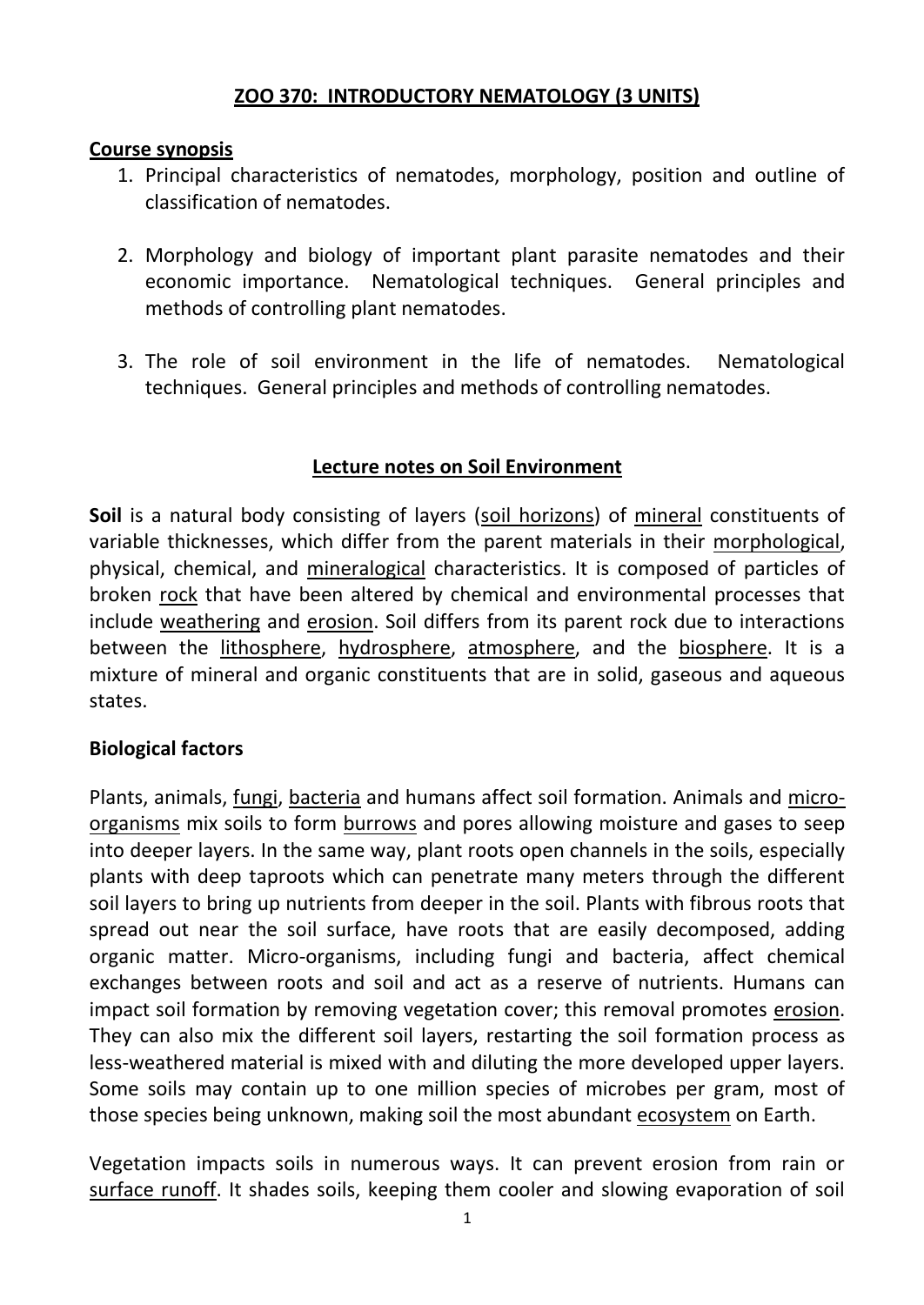moisture, or it can cause soils to dry out by [transpiration.](http://en.wikipedia.org/wiki/Transpiration) Plants can form new chemicals that break down or build up soil particles. Vegetation depends on climate, land form topography and biological factors. Soil factors such as soil density, depth, chemistry, [pH,](http://en.wikipedia.org/wiki/PH) temperature and moisture greatly affect the type of plants that can grow in a given location. Dead plants, dropped leaves and stems of plants fall to the surface of the soil and decompose. There, organisms feed on them and mix the organic material with the upper soil layers; these organic compounds become part of the soil formation process, ultimately shaping the type of soil formed.

[Soil texture](http://en.wikipedia.org/wiki/Soil_texture) refers to [sand,](http://en.wikipedia.org/wiki/Sand) [silt](http://en.wikipedia.org/wiki/Silt) and [clay](http://en.wikipedia.org/wiki/Clay) composition. Soil content affects soil behavior, including the retention capacity for nutrients and water. Sand and silt are the products of physical weathering, while clay is the product of chemical weathering. Clay content has retention capacity for nutrients and water. Clay soils resist wind and water erosion better than silty and sandy soils, because the particles are more tightly joined to each other. In medium-textured soils, clay is often translocated downward through the soil profile and accumulates in the subsoil.

#### **Uses**

Soil is used in agriculture, where it serves as the primary nutrient base for plants.

Soil material is a critical component in the mining and construction industries. Soil serves as a foundation for most construction projects. Massive volumes of soil can be involved in [surface mining,](http://en.wikipedia.org/wiki/Surface_mining) road building and dam construction. [Earth sheltering](http://en.wikipedia.org/wiki/Earth_sheltering) is the architectural practice of using soil for external [thermal mass](http://en.wikipedia.org/wiki/Thermal_mass) against building walls.

Soil resources are critical to the environment, as well as to food and fiber production. Soil provides minerals and water to plants. Soil absorbs rainwater and releases it later, thus preventing floods and drought. Soil cleans the water as it percolates. Soil is the habitat for many organisms: the major part of known and unknown [biodiversity](http://en.wikipedia.org/wiki/Biodiversity) is in the soil, in the form of [invertebrates](http://en.wikipedia.org/wiki/Invertebrates) [\(earthworms,](http://en.wikipedia.org/wiki/Earthworms) [woodlice,](http://en.wikipedia.org/wiki/Woodlice) [millipedes,](http://en.wikipedia.org/wiki/Millipedes) [centipedes,](http://en.wikipedia.org/wiki/Centipedes) [snails,](http://en.wikipedia.org/wiki/Snails) [slugs,](http://en.wikipedia.org/wiki/Slugs) [mites,](http://en.wikipedia.org/wiki/Mites) [springtails,](http://en.wikipedia.org/wiki/Springtails) enchytraeids, [nematodes,](http://en.wikipedia.org/wiki/Nematodes) [protists\)](http://en.wikipedia.org/wiki/Protists), [bacteria,](http://en.wikipedia.org/wiki/Bacteria) [archaea,](http://en.wikipedia.org/wiki/Archaea) [fungi](http://en.wikipedia.org/wiki/Fungi) and [algae;](http://en.wikipedia.org/wiki/Algae) and most organisms living above ground have part of them [\(plants\)](http://en.wikipedia.org/wiki/Plants) or spend part of their [life cycle](http://en.wikipedia.org/wiki/Biological_life_cycle) [\(insects\)](http://en.wikipedia.org/wiki/Insects) belowground. Above-ground and below-ground biodiversities are tightly interconnected, making soil protection of paramount importance for any restoration or conservation plan.

The biological component of soil is an extremely important carbon sink since about 57% of the biotic content is carbon. Even on desert crusts, cyanobacteria lichens and mosses capture and sequester a significant amount of carbon by photosynthesis. Poor farming and grazing methods have degraded soils and released much of this sequestered carbon to the atmosphere. Restoring the world's soils could offset some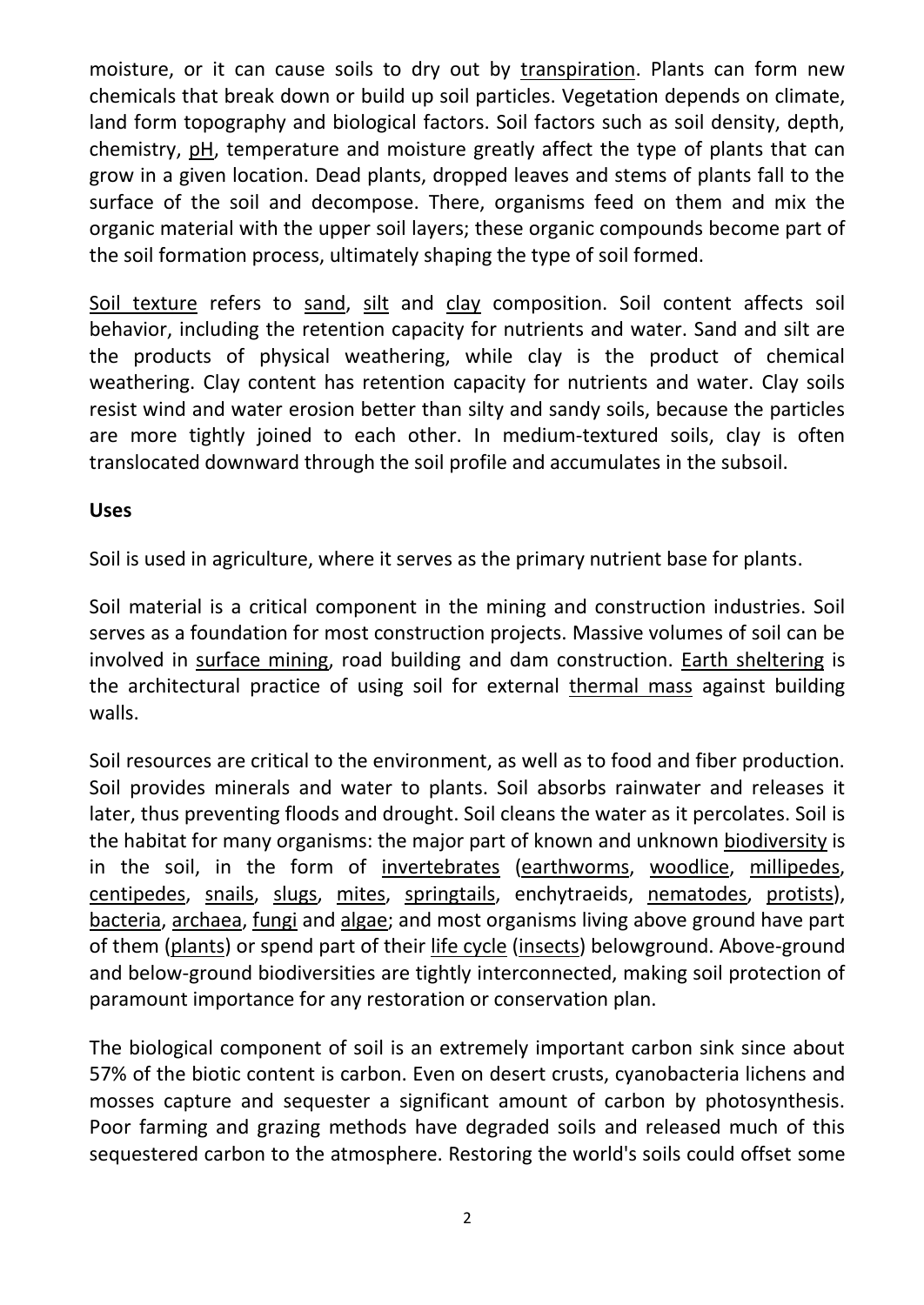of the huge increase in greenhouse gases causing global warming while improving crop yields and reducing water needs.

While [soil acidification](http://en.wikipedia.org/wiki/Soil_acidification) of alkaline soils is beneficial, it degrades land when soil acidity lowers crop productivity and increases soil vulnerability to contamination and erosion. Soils are often initially acid because their [parent materials](http://en.wikipedia.org/wiki/Parent_material) were acid and initially low in the [basic](http://en.wikipedia.org/wiki/Base_%28chemistry%29) [cations](http://en.wikipedia.org/wiki/Cation) [\(calcium,](http://en.wikipedia.org/wiki/Calcium) [magnesium,](http://en.wikipedia.org/wiki/Magnesium) [potassium](http://en.wikipedia.org/wiki/Potassium) and [sodium\)](http://en.wikipedia.org/wiki/Sodium). Acidification occurs when these elements are removed from the soil profile by normal rainfall, or the harvesting of forest or agricultural crops. Soil acidification is accelerated by the use of acid-forming [nitrogenous fertilizers](http://en.wikipedia.org/wiki/Nitrogenous_fertilizer) and by the effects of [acid precipitation.](http://en.wikipedia.org/wiki/Acid_precipitation)

[Soil contamination](http://en.wikipedia.org/wiki/Soil_contamination) at low levels is often within soil capacity to treat and assimilate. Many waste treatment processes rely on this treatment capacity. Exceeding treatment capacity can damage soil biota and limit soil function. Derelict soils occur where industrial contamination or other development activity damages the soil to such a degree that the land cannot be used safely or productively. [Remediation](http://en.wikipedia.org/wiki/Environmental_remediation) of derelict soil uses principles of [geology,](http://en.wikipedia.org/wiki/Geology) physics, chemistry and biology to degrade, attenuate, isolate or remove soil contaminants to restore [soil functions](http://en.wikipedia.org/wiki/Soil_functions) and values. Techniques include leaching, air sparging, chemical amendments, [phytoremediation,](http://en.wikipedia.org/wiki/Phytoremediation) [bioremediation](http://en.wikipedia.org/wiki/Bioremediation) and natural attenuation.

Biotic indicators of soil ecological health or condition can be used to assess the current status of vital ecological processes in soil and change in processes through time. Any indicator should reflect the structure and(or) function of ecological processes and respond to changes in soil condition that result from

land-management practices. Furthermore, there must be sufficient taxonomic knowledge to identify organisms accurately and efficiently. For regional or national monitoring programs, additional criteria constrain choices of possible indicator taxa. For example, they must be applicable to all geographic locations, soil types, and vegetation types.

Biologically, soil ecosystems support a diversity of microbes (fungi, bacteria, and algae), microfauna (protozoa), and mesofauna (arthropods and nematodes). Appropriate cautions are necessary when choosing organisms for use as bioindicators. For example, perspective may be narrowed by personal experience. An expert on a particular plant-pathogenic species, e.g., *Meloidogyne incognita,* may initially consider the species to be a good indicator because its presence and abundance are associated with development of economically important epidemics of root rot on cotton or tomato. However, individual species are not applicable across all plant species, soil types, or geographic climates. Caution must also be exercised on the other extreme—when choosing entire kingdoms for study, e.g., soil fungi and bacteria (sometimes pooled as the ''microbial community''). Although microbial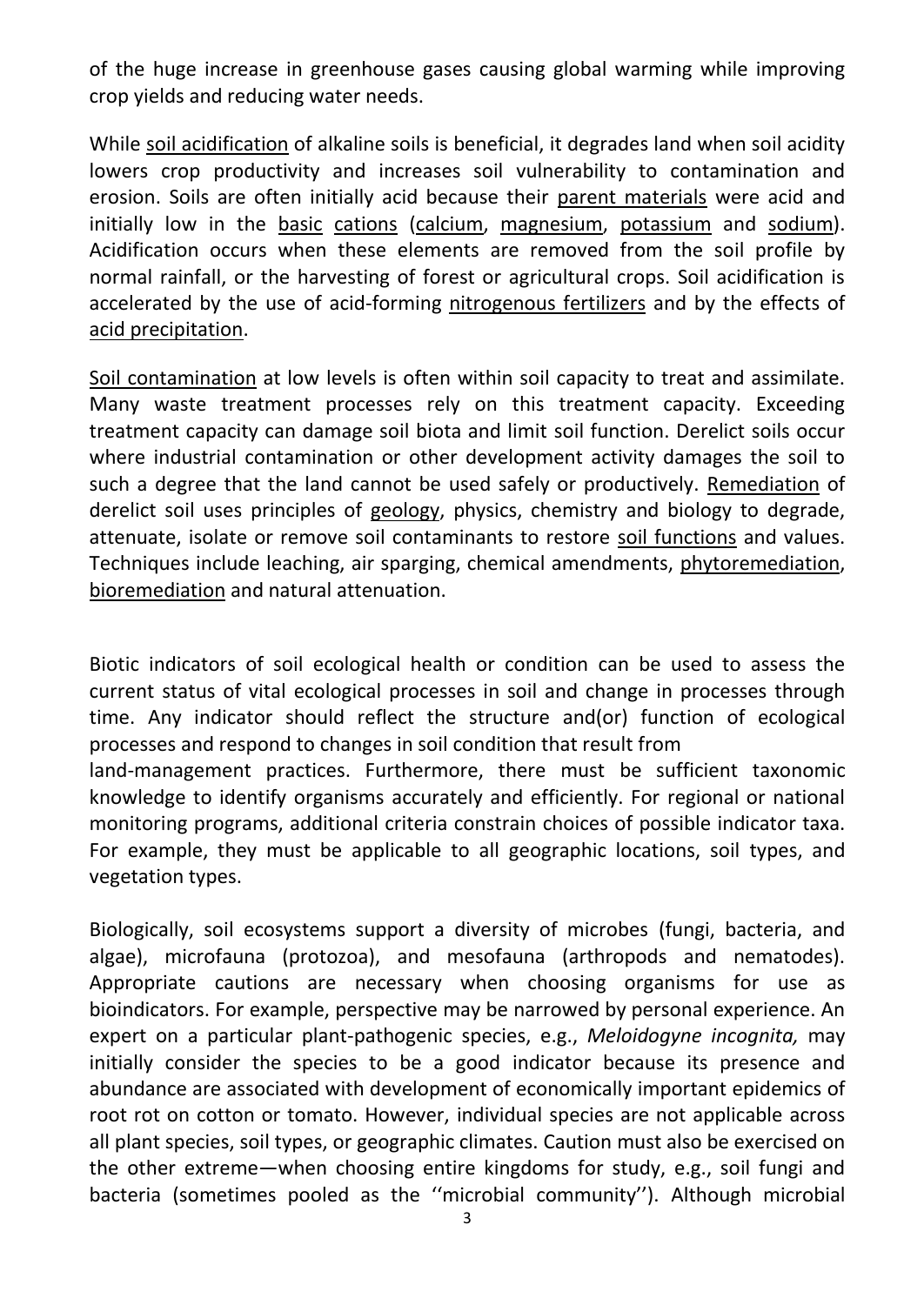communities are known to play critical roles in ecological processes, such as nutrient cycling, and also respond to environmental disturbances of soil, such as contamination by heavy metals

Furthermore, it is tedious, indeed impossible, to identify all bacteria and fungi in a sample, and databases of biochemical profiles are either incomplete or inadequate, especially for free-living taxa. Soil fauna have advantages over soil microbes as bioindicators. First, by being one or two steps higher in the food chain, they serve as integrators of physical, chemical, and biological properties related with their food resources. Second, their generation time (days to years) is longer than metabolically active microbes (hours to days), making them more stable temporally and not simply fluctuating with ephemeral nutrient flushes. Nematodes and mites are two groups of mesofauna that have been considered for use as biological indicators. Of these three groups, nematodes have been evaluated most often for their use as indicators. Nematodes (free-living and plant-parasitic) may be the most useful group for community indicator analysis because more information exists on their taxonomy and feeding roles.

Nematodes possess several attributes that make them useful ecological indicators. Soil nematodes can be placed into at least five functional or trophic groups and they occupy a central position in the detritus food web (Moore and de Ruiter, 1991). A small fraction of soil fauna depends directly on primary producers, feeding on plant roots and their exudates. The subgroups of these organisms that form parasitic relationships with plants and their roots are the best known of soil organisms because of the damage they cause to agricultural crops—such as decreasing plant production, disrupting plant nutrient and water transfer, and decreasing fruit and tuber quality and size

#### **Role of Nematodes in Soil Health**

Nematodes play an important role in essential soil processes. The direct contribution of nematodes to nitrogen mineralization and distribution of biomass within plants has been demonstrated in controlled experiments.

In petri-dish experiments, more nitrogen is available in the ammonium form when bacterivorous and fungivorous nematodes are present than when they are absent. Nitrogen mineralized through microbial grazing is available subsequently to plants and has been demonstrated to affect biomass allocation in plants.

Predatory nematodes also regulate nitrogen mineralization by feeding on microbialgrazing nematodes, a conduit by which resources pass from bottom to top trophic levels. Although plants depend on nitrogen for their survival and growth, ecological disruptions such as cultivation or additions of mineral fertilizer increase nitrogen availability, sometimes in excess of, or asynchronous with, plant needs. Increased availability of nitrate and ammonium is associated inversely with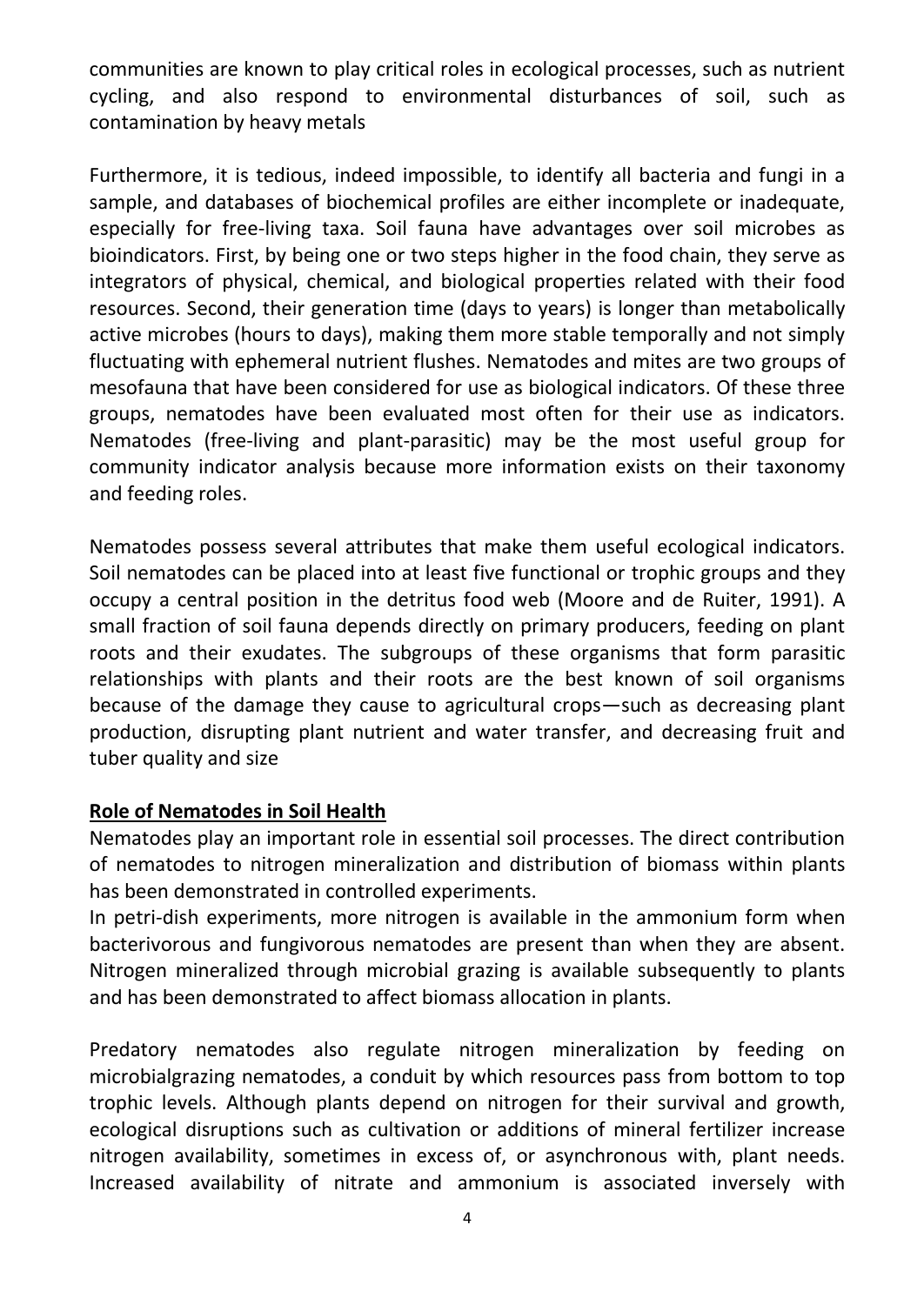successional maturity of nematode communities in cultivated mineral soils for agricultural purposes.

#### *Use of Nematodes as Indicators*

Nematodes have several biological features that reinforce their use as indicators. First, nematodes have a permeable cuticle, which allows them to respond with a range of reactions to pollutants and correspond with the restorative capacity of soil ecosystems

Second, some nematodes have resistant stages such as cryptobiosis or cysts that allow them to survive inactively during environmental conditions unfavorable to growth and (or) development.

## **Nematodes**

Nematodes or eel worms are small, non-segmented worms. They are only 50 microns in diameter and about 1mm long or less. They have a resistant cuticle (skin) and an ability to adapt well to environmental change which has enabled them to become the most abundant multicellular animals on earth. Most nematode species have a beneficial role in the soil, but we tend to know more about the pest species because of their impact on agricultural production. Nematodes live mainly in soil where they feed on fungi, bacteria and other soil organisms and in some cases plant roots.

## **Types of nematodes**

There are three functional groups of nematodes:

# **Saprophytic nematodes**

Saprophytic nematodes are also known as decomposers because they break down organic matter in the soil, release nutrients for plant use, and improve soil structure, water holding capacity and drainage. They are usually the most abundant type of nematode in the soil.

# **Predaceous nematodes**

These nematodes feed on other nematodes, so can be useful in controlling pest species. They eat larger nematodes by attaching themselves to their cuticle and scraping away until the prey's internal body parts can be extracted. They also eat bacteria, fungi, and small single celled organisms (protozoa). The digested pests are then added to the soil organic matter reserves. Some have become specialized predators of insects, known as entomopathogenic nematodes

# **Parasitic nematodes**

Parasitic nematodes cause problems in agricultural production because they feed on plant roots and slow plant growth. In some cases they also allow the entry of fungal rots that destroy the roots. Agricultural cultivation tends to encourage an increase in parasitic nematodes over other species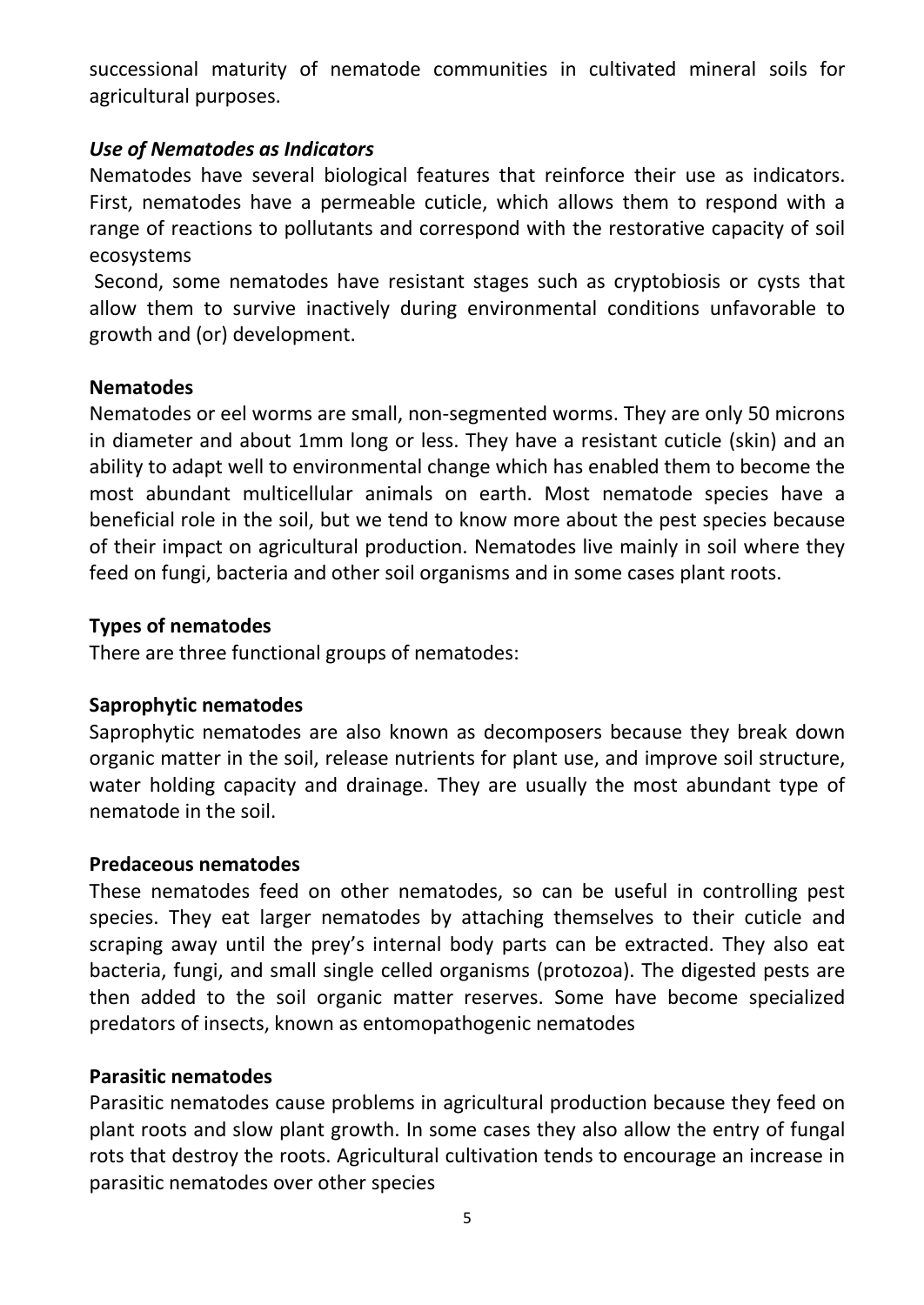## **Mouthparts**

Nematodes are described by their different feeding type or mouthparts. Bacterial feeding nematodes have a tube like structure to suck up bacteria. Fungal feeding nematodes have a piercing needle (stylet) which penetrates fungal cells and enables the nematode to suck up cell contents. Root feeding nematodes also have a stylet to pierce root cells. Predators feed on other nematodes and small soil organisms.

# **What do nematodes do in the soil?**

Nematodes are thought to play three main roles in the soil.

# **A Nutrient cycling**

Nutrients such as ammonium (NH4 +), stored in the bodies of bacteria and fungi, are released when nematodes eat them. The bacteria and fungi contain more nitrogen than the nematodes need so the excess is released into the soil in a more stable form where it can be used by plants or other soil organisms. Nematodes also physically break down organic matter which increases its surface area, making it easier for other organisms to break it down further.

## **B Dispersal of microbes**

Bacteria and fungi cannot move around in the soil without 'hitching a ride' inside or on the back of nematodes. Nematodes are parasitised by some bacteria and fungi, which helps their dispersal through the soil.

# **C Disease and pest control**

Beneficial nematodes attack and kill a range of pests such as borers, grubs, thrips and beetles with negligible effects on non-target species. The life cycle of beneficial nematodes includes four juvenile stages plus adult and egg. It is during one of these juvenile stages that the nematode is able to live freely in the soil and find a host to infect. Beneficial nematodes use two strategies to find their prey. Some species wait for their prey to move past them in the soil and locate them by direct contact: this is called 'ambushing'. The ambushers function at the soil surface where they attack highly mobile pests such as cutworms. Others actively search out their prey using a 'cruising' strategy. They function at various depths in the soil and prey on slow moving targets such as grubs and weevil larvae.

When the nematode catches its prey, it penetrates the prey's body through a body cavity; one nematode genus even has a special hook to break in through soft cuticle. Once inside the body, the nematode releases bacteria from its gut. Each nematode species hosts a different bacteria species. Within 24-48 hours the bacteria cause the death of the prey. However the nematode will continue to feed on the multiplying bacteria while maturing and producing a new generation of nematodes. The life cycle of most nematodes is between 3-7 days so several cycles may be completed before a